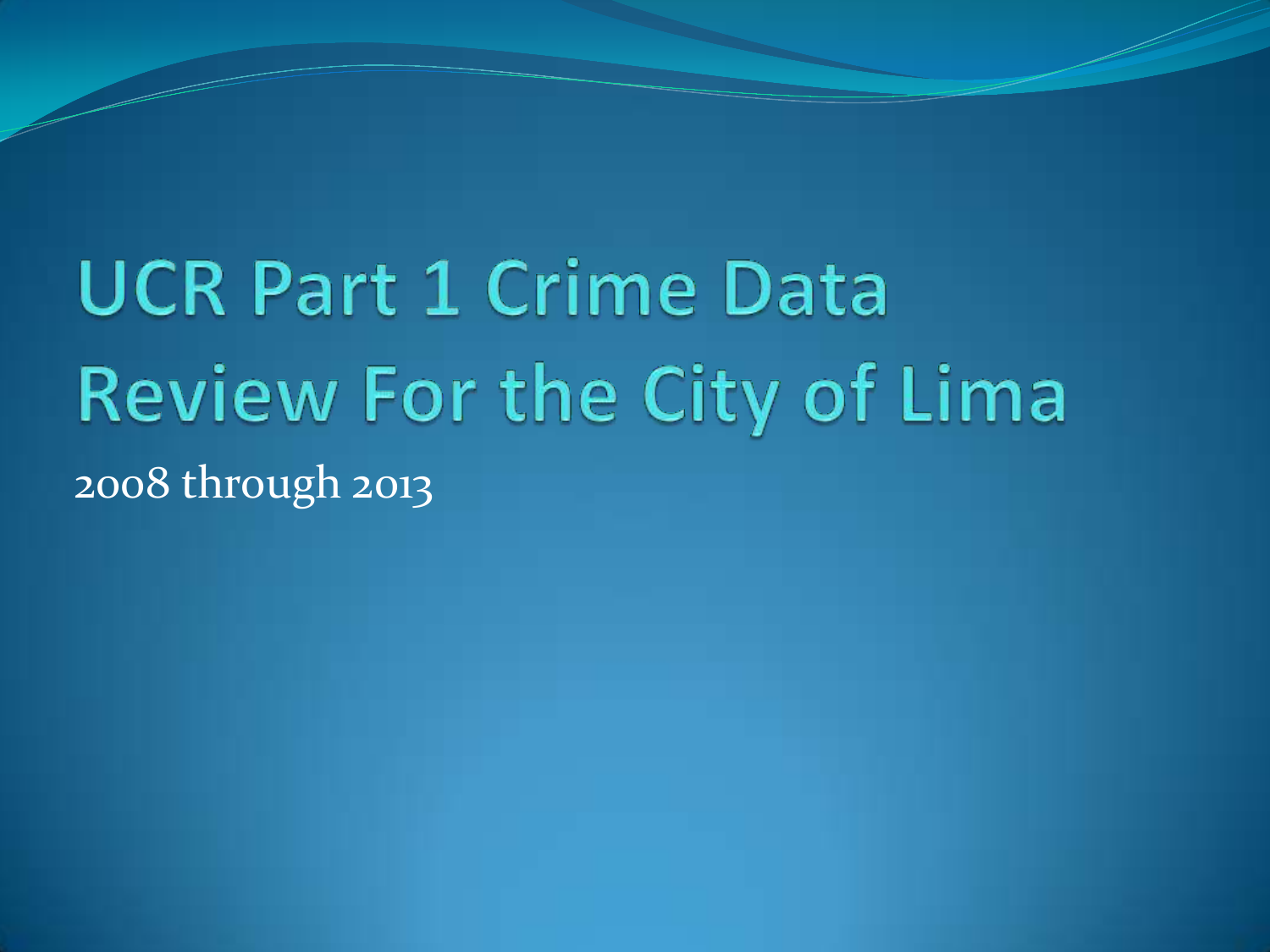# Why Begin with 2008?

- Two Significant Changes Occurred in 2009
	- Increased Cooperation Between Allen Co. Law Enforcement Agencies
		- Sheriff Crish elected to office
		- Combining of PACE with WCOCTF
		- Operation Shield and other joint special operations
	- Implementation of Pin-Point Policing
		- AKA: Hot Spot Policing, Intel-led Policing, etc.
		- Better application of resources to problem areas
		- Problem Solving Focus
- Have these efforts been productive?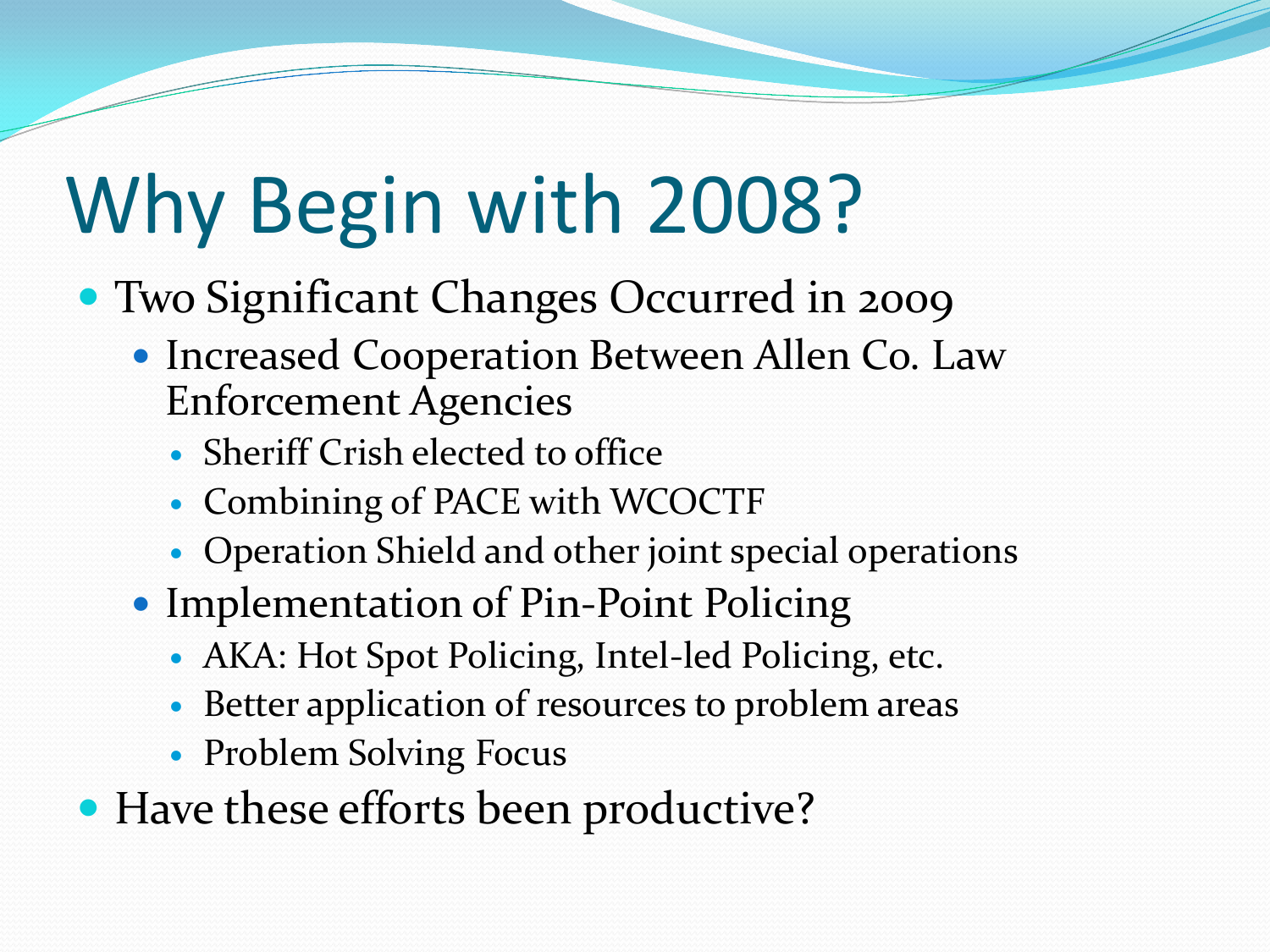# UCR Part 1 Crimes

- Part 1 Total Offenses Include:
	- Homicide
	- Rape
	- Robbery
	- Assaults
		- Simple and Aggravated
	- Burglary
	- Larceny
	- Motor Vehicle Theft
- Part 1 Violent Offenses Include:
	- Homicide
	- Rape
	- Robbery
	- Aggravated Assault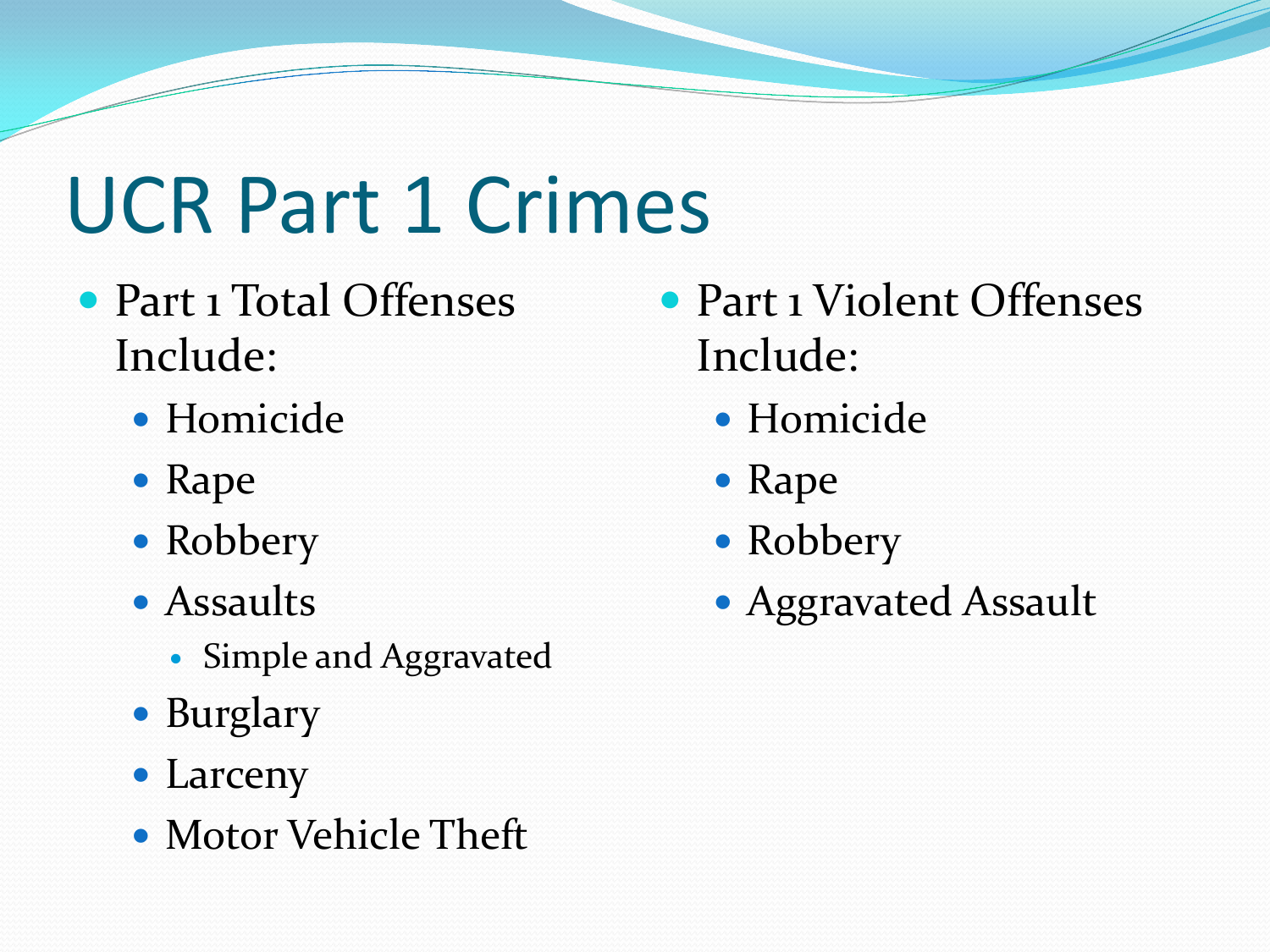#### UCR Part 1 Crimes: Total Offenses

- 2008: 4828 Offenses
- 2009: 4218 Offenses
- 2010: 3923 Offenses
- 2011: 3938 Offenses
- 2012: 3859 Offenses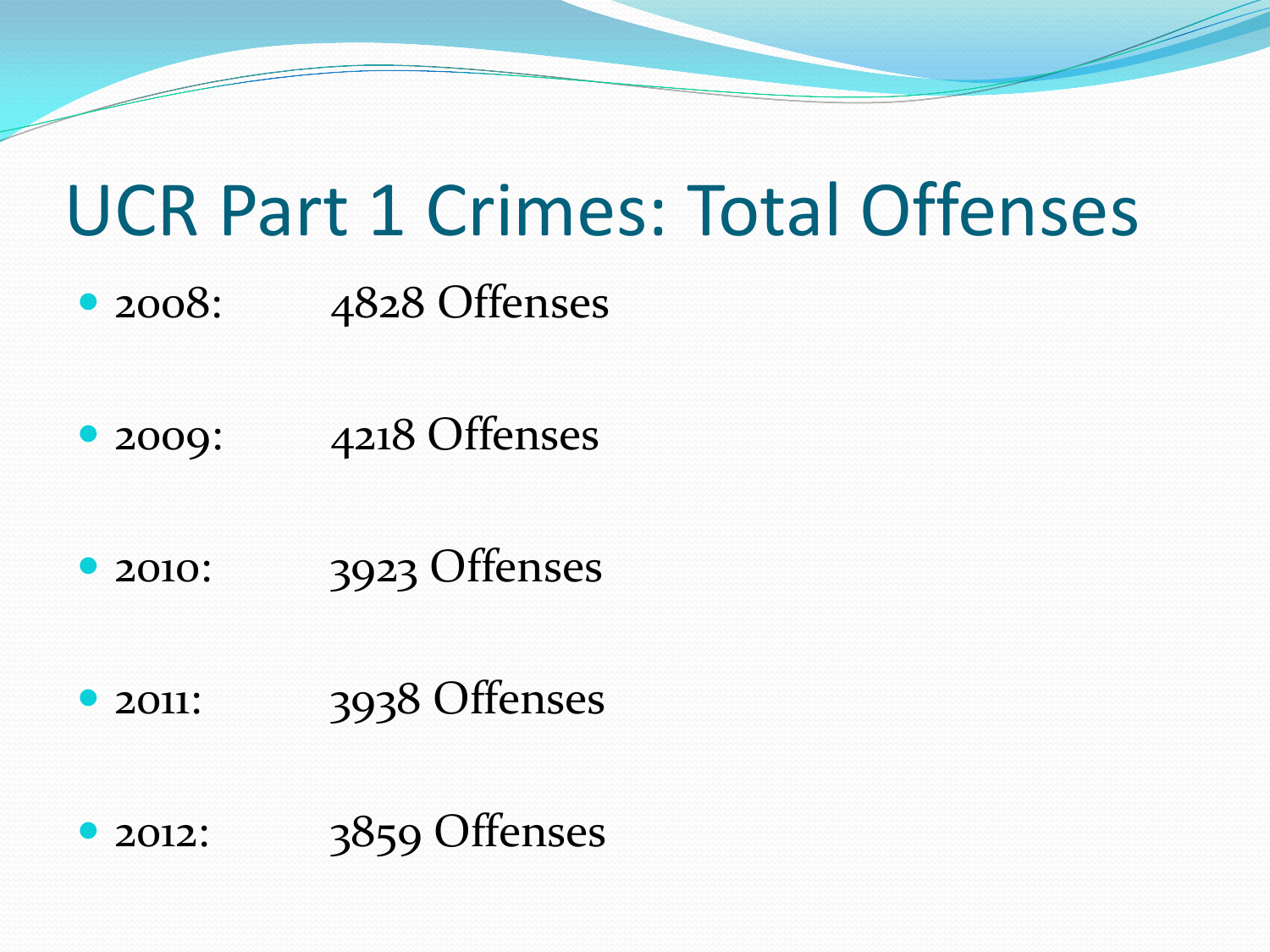# Percentage Change

#### Year to Year

• 2008 to 2009: 12.6% decrease

• 2009 to 2010: 6.99% decrease

• 2010 to 2011: 0.38% increase

• 2011 to 2012: 2.00% decrease

• 2008 to 2012:  $20.1\%$  decrease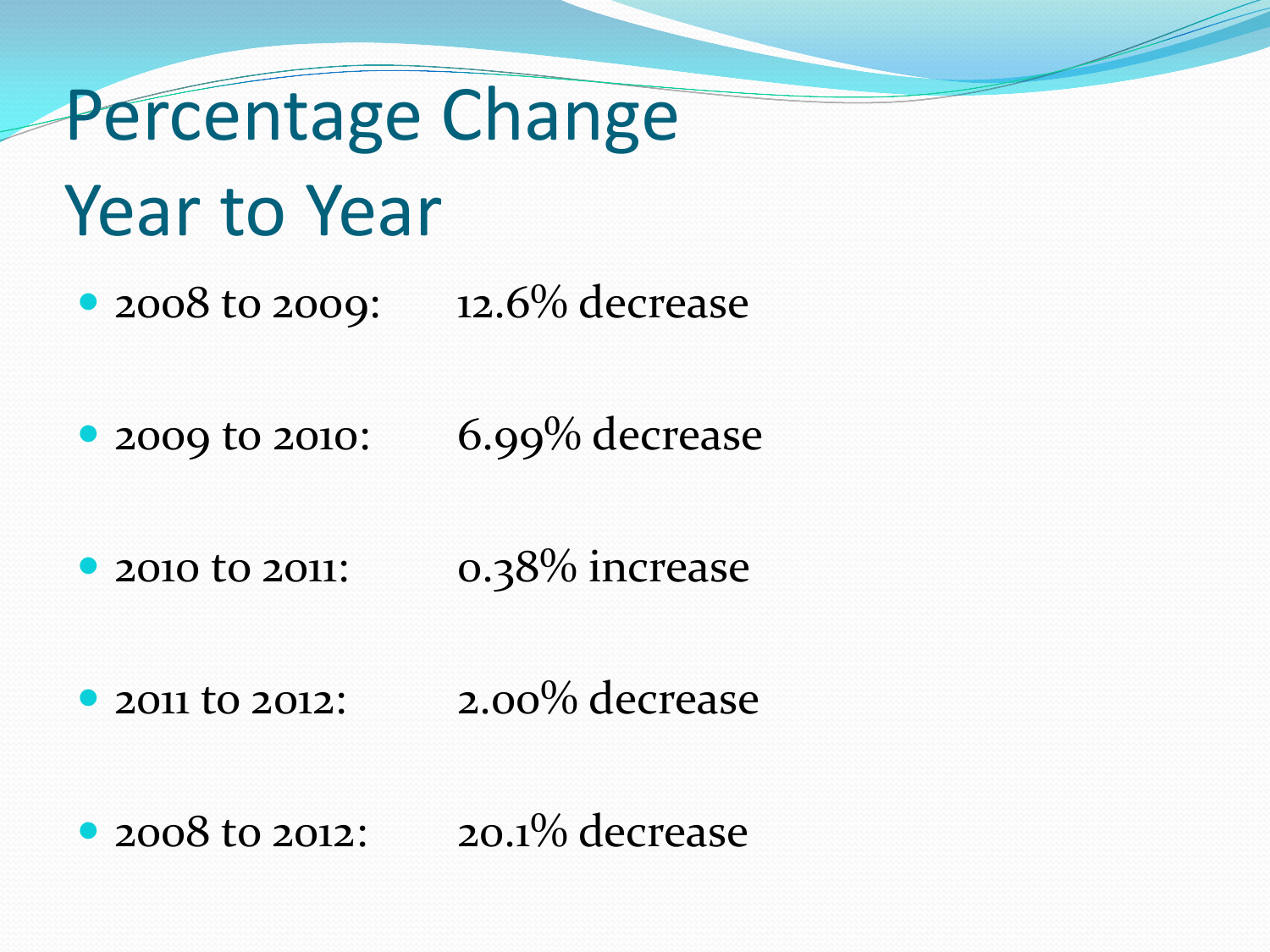### Downward Trend Continuing

#### **Total UCR Part 1 Offenses**

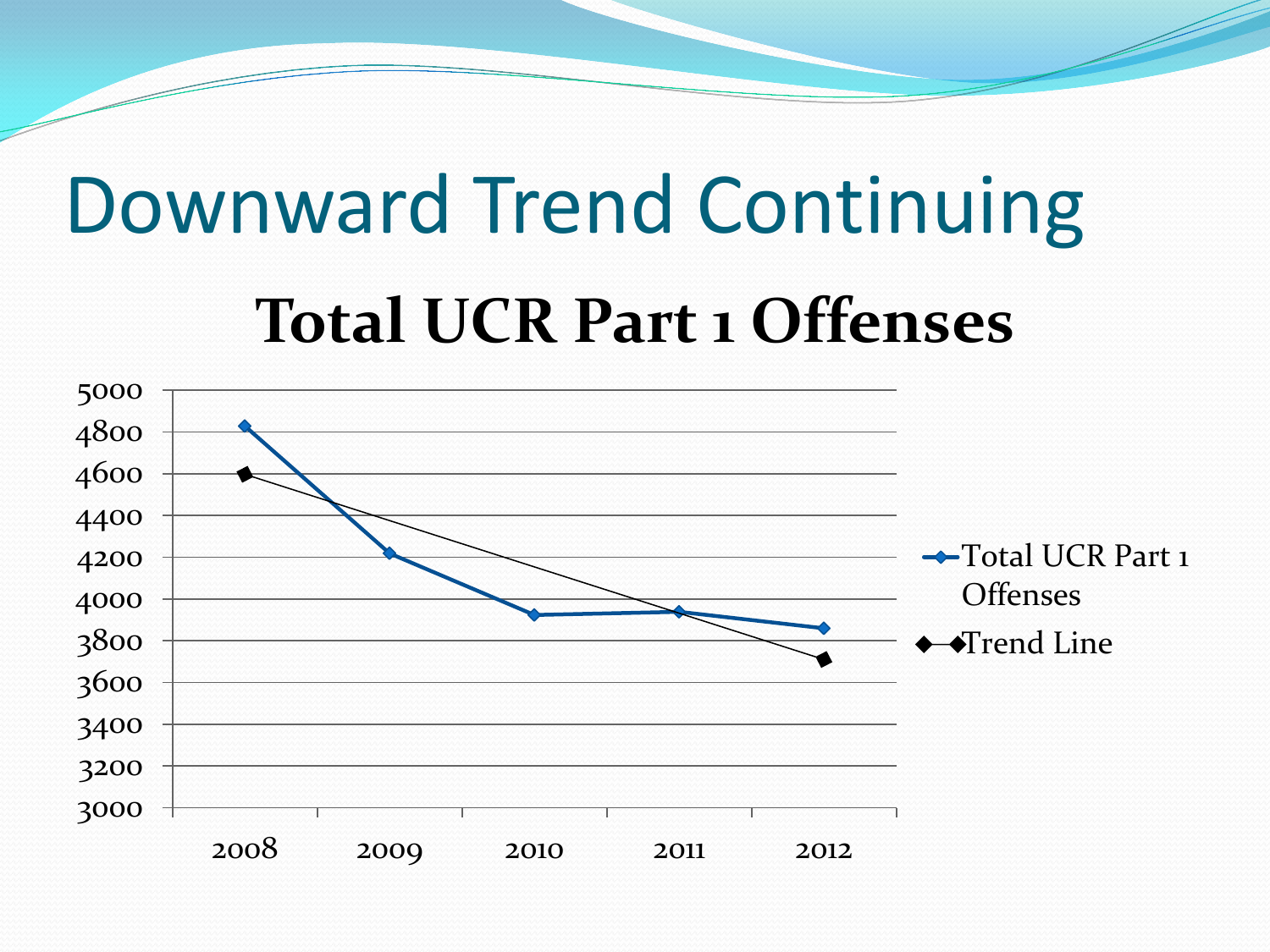# 2013 Compared to 2012

- January 1, 2012 through September 30, 2012:
	- 3055 Total Offenses
	- 369 Violent Offenses
- January 1, 2013 through September 30, 2013:
	- 2716 Total Offenses
	- 271 Violent Offenses
- Percentage Change
	- Reduction of 11.1% Total Offenses
	- Reduction of 26.6% Violent Offenses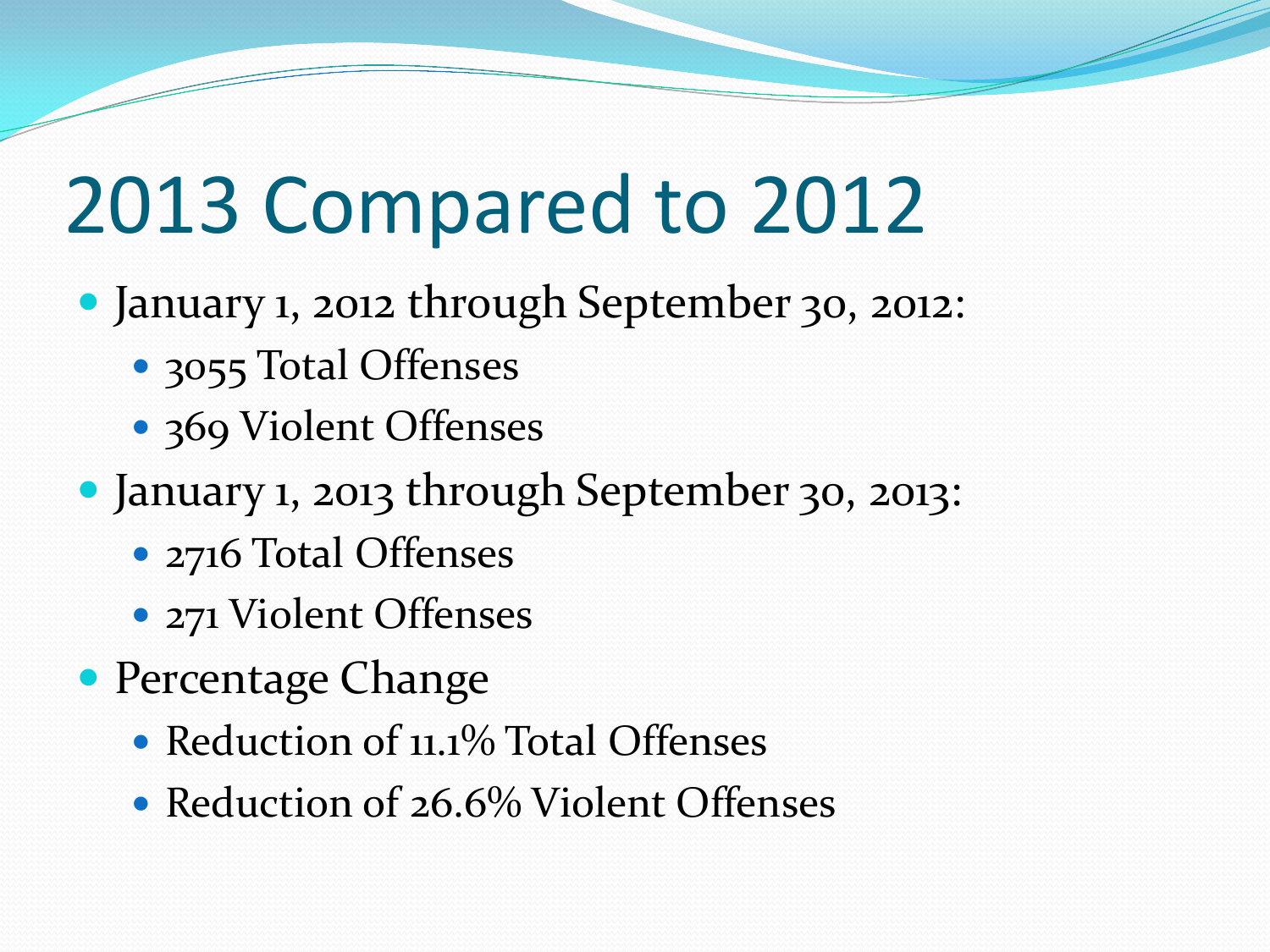### Comparison of Total Offenses

**Total Offenses**

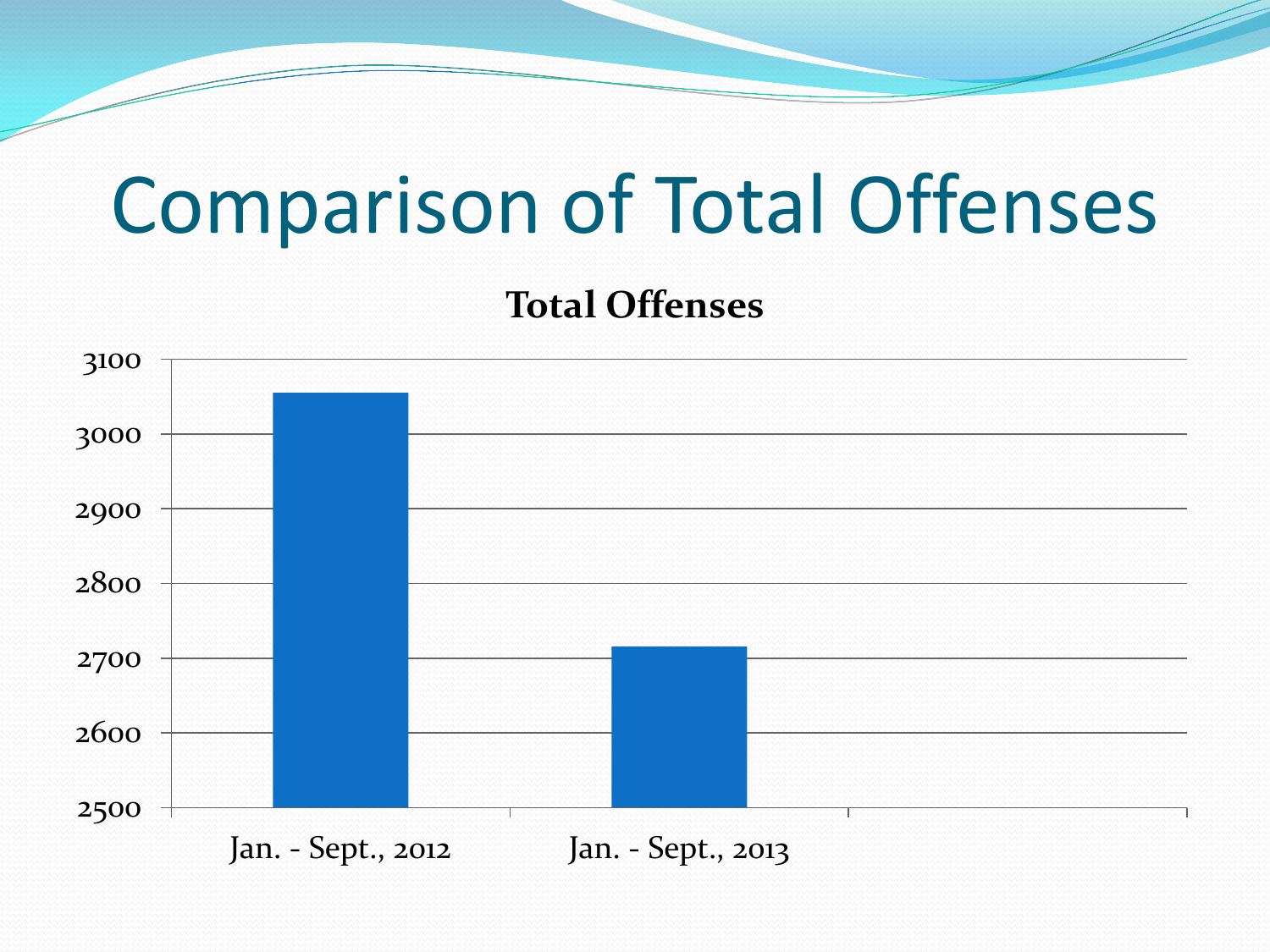### Comparison of Violent Offenses

**Violent Offenses**